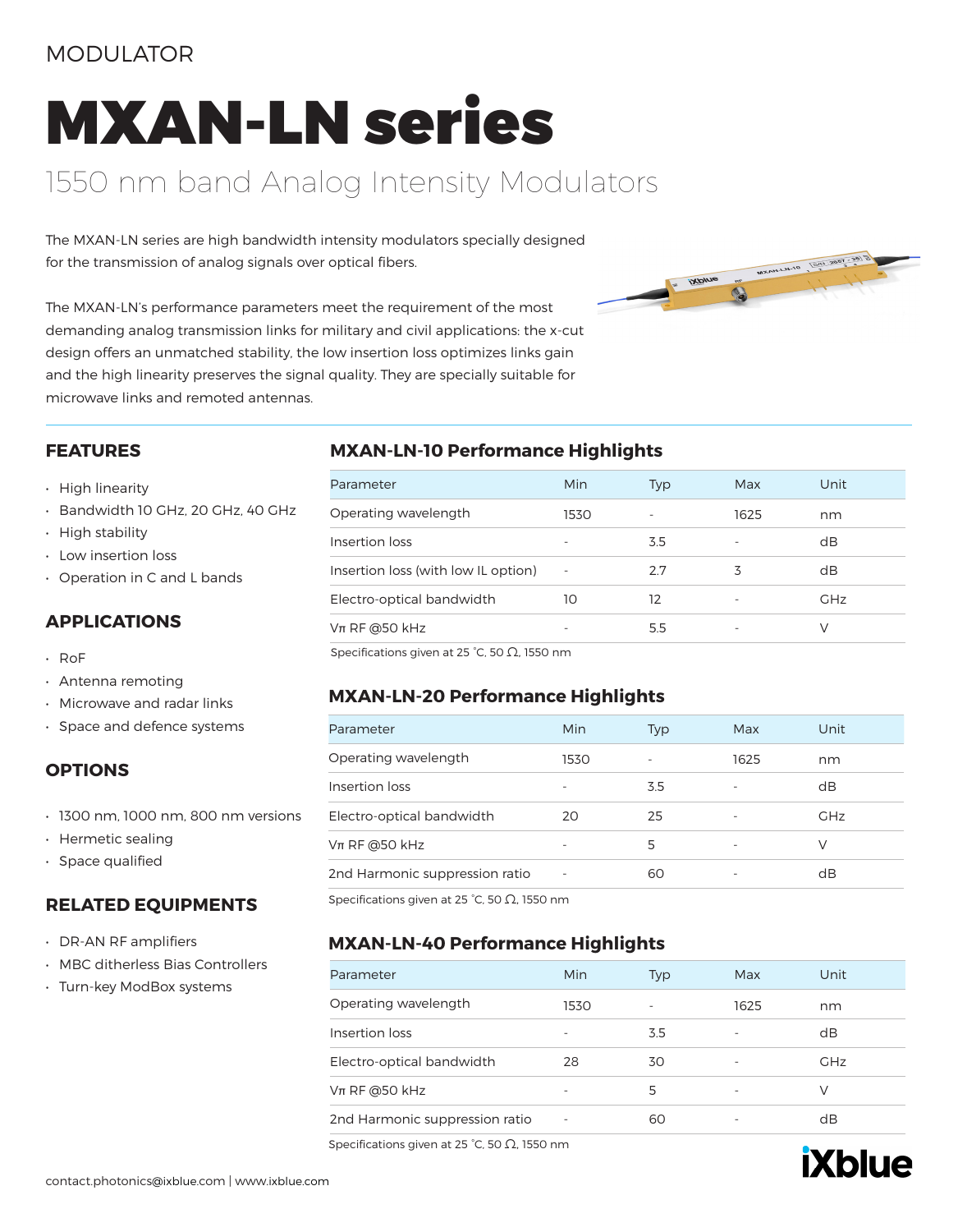## MXAN-LN-10 10 GHz Analog Intensity Modulator

### **Electrical Characteristics**

| Parameter                      | Symbol                                                                              | Condition                 | Min                      | Typ   | Max                      | Unit       |
|--------------------------------|-------------------------------------------------------------------------------------|---------------------------|--------------------------|-------|--------------------------|------------|
| Electro-optical bandwidth      | $S_{21}$                                                                            | RF electrodes, from 2 GHz | 10                       | 12    | $\sim$                   | <b>GHz</b> |
| Ripple $S_{21}$                | $\Delta S_{21}$                                                                     | RF electrodes, f < 10 GHz |                          | 0.5   |                          | dB         |
| Electrical return loss         | $S_{11}$                                                                            | RF electrodes, f < 10 GHz | $\overline{\phantom{a}}$ | $-12$ | -10                      | dB         |
| $Vπ$ RF @50 kHz                | $\mathsf{V}\pi_{\scriptscriptstyle\mathrm{RF}\,50\,\scriptscriptstyle\mathrm{kHz}}$ | RF electrodes             | $\overline{\phantom{a}}$ | 5.5   | 6                        | V          |
| $Vπ$ RF @10 GHz                | $\mathsf{V}\pi_{\scriptscriptstyle\mathrm{RF}\, \mathrm{10}\, \mathrm{GHz}}$        | RF electrodes             | $\overline{\phantom{a}}$ | 6.5   | 7                        | V          |
| $Vπ$ DC electrodes             | $V\pi_{\text{pc}}$                                                                  | DC electrodes             | $\overline{\phantom{a}}$ | 6.5   | 7                        | V          |
| 2nd Harmonic suppression ratio | $H_1 - H_2$                                                                         | Measured @5 GHz           | $\overline{\phantom{a}}$ | 70    | $\overline{\phantom{a}}$ | dB         |
| Input 3rd order intercept      | IIP3                                                                                | Measured @5 GHz           | 28                       | 30    |                          | dBm        |
| RF input impedance             | $Z_{_{\text{in-RF}}}$                                                               | $\overline{\phantom{a}}$  | $\sim$                   | 50    | $\overline{\phantom{a}}$ | Ω          |
| DC input impedance             | $Z_{\text{in-DC}}$                                                                  | $\overline{\phantom{a}}$  | $\sim$                   |       | $\overline{\phantom{a}}$ | $M\Omega$  |
| 50 $\Omega$ RF input           |                                                                                     |                           |                          |       |                          |            |

### **Optical Characteristics**

| Parameter                           | Symbol                   | Condition                                          | Min                      | Typ                          | Max                      | Unit                     |
|-------------------------------------|--------------------------|----------------------------------------------------|--------------------------|------------------------------|--------------------------|--------------------------|
| Crystal                             | $\overline{\phantom{a}}$ | $\overline{\phantom{0}}$                           |                          | Lithium Niobate X-Cut Y-Prop |                          |                          |
| Operating wavelength                | Λ                        | $\overline{\phantom{a}}$                           | 1530                     | 1550                         | 1625                     | nm                       |
| Insertion loss                      | IL                       | Without connectors                                 |                          | 3.5                          | 4.5                      | dB                       |
| Insertion loss (with low IL option) | LIL                      | Without connectors                                 | $\overline{\phantom{a}}$ | 2.7                          | 3                        | dB                       |
| DC Extinction ratio                 | ER.                      | Measured with narrow source<br>linewidth < 200 MHz | -20                      | 22                           | $\overline{\phantom{a}}$ | dB                       |
| Optical return loss                 | <b>ORL</b>               | $\overline{\phantom{a}}$                           | $-40$                    | -45                          | $\overline{\phantom{a}}$ | dB                       |
| Chirp                               | α                        | $\sim$                                             | $-0.1$                   | O                            | O.1                      | $\overline{\phantom{a}}$ |

All specifications given at 25 °C, 1550 nm, unless differently specified.

### **Absolute Maximum Ratings**

Stresses in excess of the absolute maximum ratings can cause permanent damage to the device. These are absolute stress ratings only. Functional operation of the device is not implied at these or any other conditions in excess of those given in the operational sections of the data sheet. Exposure to absolute maximum ratings for extended periods can adversely affect device reliability.

| Parameter             | Symbol     | Min                      | Max   | Unit         |
|-----------------------|------------|--------------------------|-------|--------------|
| RF input power        | $EP_{in}$  | $\overline{\phantom{a}}$ | 28    | dBm          |
| <b>Bias Voltage</b>   | $V_{bias}$ | $-20$                    | $+20$ |              |
| Optical input power   | $OP_{in}$  | $\overline{\phantom{a}}$ | 20    | dBm          |
| Operating temperature | OТ         |                          | $+70$ | °C           |
| Storage temperature   | ST         | -40                      | $+85$ | $^{\circ}$ C |
|                       |            |                          |       |              |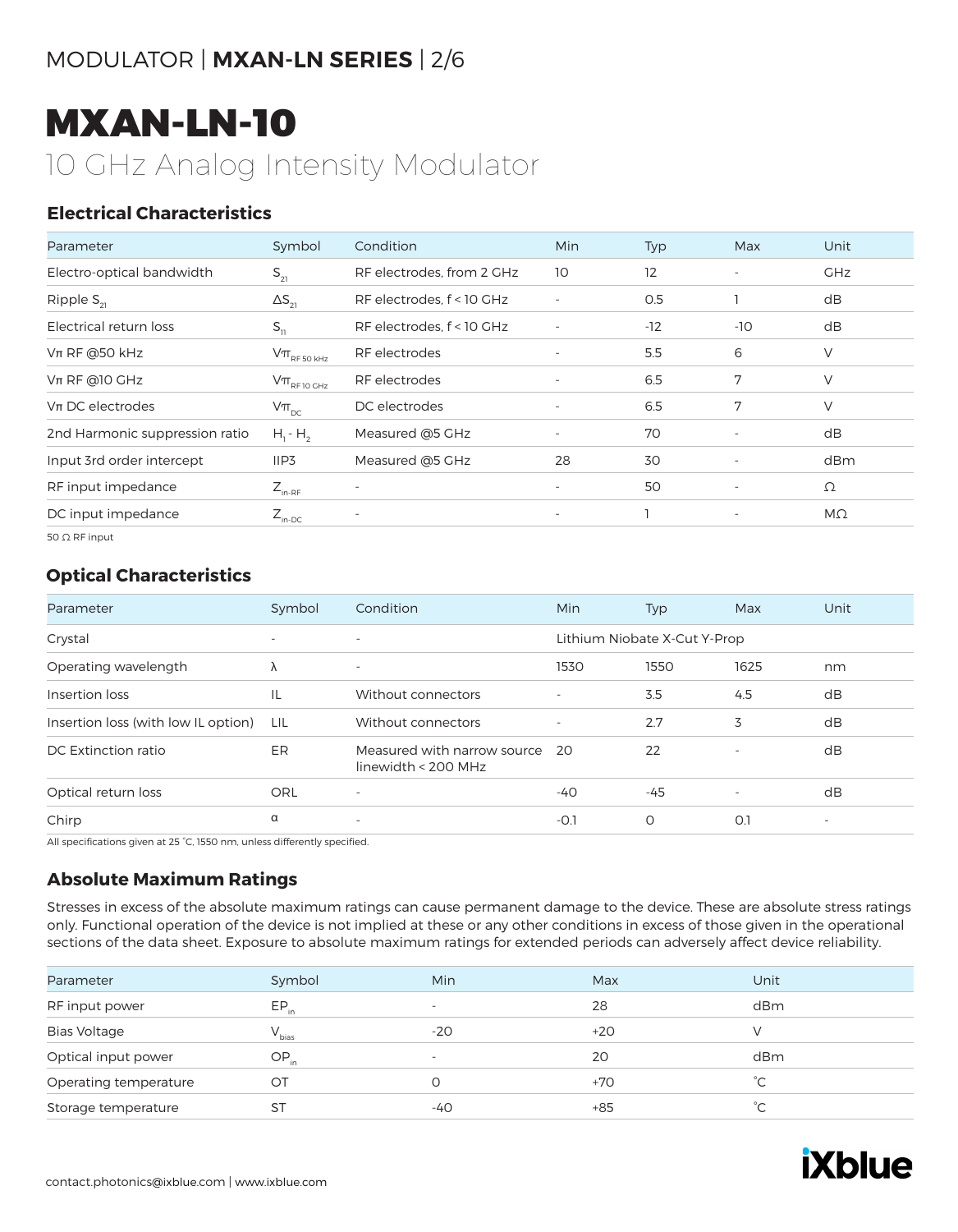## MXAN-LN-20 20 GHz Analog Intensity Modulator

### **Electrical Characteristics**

| Parameter                      | Symbol                                                                                                | Condition                            | <b>Min</b>               | Typ   | Max                      | Unit       |
|--------------------------------|-------------------------------------------------------------------------------------------------------|--------------------------------------|--------------------------|-------|--------------------------|------------|
| Electro-optical bandwidth      | $S_{21}$                                                                                              | RF electrodes, from 2 GHz            | 20                       | 25    | $\overline{\phantom{a}}$ | <b>GHz</b> |
| Ripple $S_{21}$                | $\Delta S_{21}$                                                                                       | RF electrodes, f < 20 GHz            |                          | O.5   |                          | dB         |
| Electrical return loss         | $S_{11}$                                                                                              | RF electrodes, f < 20 GHz            | $\overline{\phantom{a}}$ | $-12$ | $-10$                    | dB         |
| $Vπ$ RF @50 kHz                | $\mathsf{V}\pi_{\scriptscriptstyle\mathrm{RF}\,50\,\scriptscriptstyle\mathrm{K}\mathrm{H}\mathrm{Z}}$ | RF electrodes                        | $\overline{\phantom{a}}$ | 5     | 5.5                      | V          |
| $Vπ$ RF @20 GHz                | $\rm V\pi_{_{RF\,20\,GHz}}$                                                                           | RF electrodes                        | $\overline{\phantom{a}}$ | 7     | 8                        | V          |
| $Vπ$ DC electrodes             | $V\pi_{\text{pc}}$                                                                                    | DC electrodes                        | $\overline{\phantom{a}}$ | 6.5   | 7                        | $\vee$     |
| 2nd Harmonic suppression ratio | $H_1$ , $H_2$                                                                                         | Measured @5 GHz, $RF_{in} = 0$ dBm - |                          | 60    | $\overline{\phantom{a}}$ | dB         |
| Input 3rd order intercept      | IIP <sub>3</sub>                                                                                      | Measured @5 GHz                      | 28                       | 30    | $\overline{\phantom{a}}$ | dBm        |
| RF input impedance             | $Z_{_{\text{in-RF}}}$                                                                                 | $\overline{\phantom{a}}$             | $\overline{\phantom{a}}$ | 50    | $\overline{\phantom{a}}$ | Ω          |
| DC input impedance             | $Z_{\text{in-DC}}$                                                                                    | $\overline{\phantom{a}}$             | $\overline{\phantom{a}}$ |       | $\overline{\phantom{a}}$ | $M\Omega$  |
| 50 $\Omega$ RF input           |                                                                                                       |                                      |                          |       |                          |            |

### **Optical Characteristics**

| Parameter            | Symbol                   | Condition                                            | <b>Min</b>               | Typ                          | Max                      | Unit                     |
|----------------------|--------------------------|------------------------------------------------------|--------------------------|------------------------------|--------------------------|--------------------------|
| Crystal              | $\overline{\phantom{a}}$ | $\overline{\phantom{0}}$                             |                          | Lithium Niobate X-Cut Y-Prop |                          |                          |
| Operating wavelength | λ                        | $\overline{\phantom{0}}$                             | 1530                     | 1550                         | 1625                     | nm                       |
| Insertion loss       | IL                       | Without connectors                                   | $\overline{\phantom{a}}$ | 3.5                          | 4.5                      | dB                       |
| DC Extinction ratio  | ER                       | Measured with narrow source<br>linewidth $<$ 200 MHz | - 20                     | 25                           |                          | dB                       |
| Optical return loss  | ORL                      | $\overline{\phantom{a}}$                             | -40                      | $-45$                        | $\overline{\phantom{a}}$ | dB                       |
| Chirp                | α                        | $\overline{\phantom{0}}$                             | $-0.1$                   | O                            | O.1                      | $\overline{\phantom{a}}$ |

All specifications given at 25 °C, 1550 nm, unless differently specified.

### **Absolute Maximum Ratings**

Stresses in excess of the absolute maximum ratings can cause permanent damage to the device. These are absolute stress ratings only. Functional operation of the device is not implied at these or any other conditions in excess of those given in the operational sections of the data sheet. Exposure to absolute maximum ratings for extended periods can adversely affect device reliability.

| Parameter             | Symbol     | Min                      | Max   | Unit         |
|-----------------------|------------|--------------------------|-------|--------------|
| RF input power        | $EP_{in}$  | $\overline{\phantom{0}}$ | 28    | dBm          |
| <b>Bias Voltage</b>   | $V_{bias}$ | $-20$                    | $+20$ |              |
| Optical input power   | $OP_{in}$  | $\overline{\phantom{a}}$ | 20    | dBm          |
| Operating temperature | ОT         |                          | $+70$ | $^{\circ}C$  |
| Storage temperature   | ST         | -40                      | $+85$ | $^{\circ}$ C |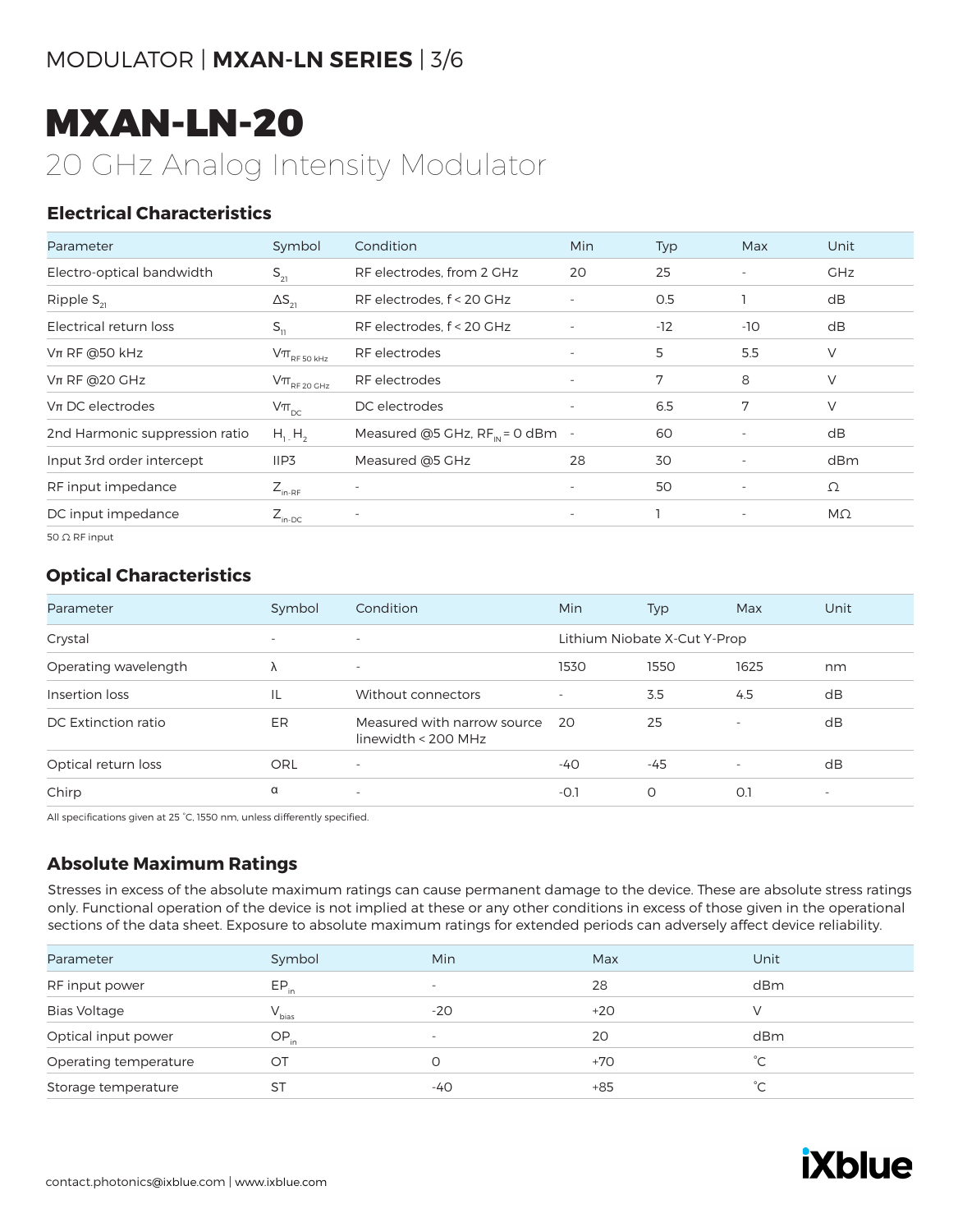# MXAN-LN-40

40 GHz Analog Intensity Modulator

### **Electrical Characteristics**

| Parameter                      | Symbol                                                                              | Condition                            | <b>Min</b>               | Typ   | Max                      | Unit       |
|--------------------------------|-------------------------------------------------------------------------------------|--------------------------------------|--------------------------|-------|--------------------------|------------|
| Electro-optical bandwidth      | $S_{21}$                                                                            | RF electrodes, from 2 GHz            | 28                       | 30    | $\overline{\phantom{a}}$ | <b>GHz</b> |
| Ripple $S_{21}$                | $\Delta S_{21}$                                                                     | RF electrodes, f < 30 GHz            | $\overline{\phantom{m}}$ | O.5   |                          | dB         |
| Electrical return loss         | $S_{11}$                                                                            | RF electrodes, f < 30 GHz            |                          | $-12$ | $-10$                    | dB         |
| $Vπ$ RF @50 kHz                | $\mathsf{V}\pi_{\scriptscriptstyle\mathrm{RF}\,50\,\scriptscriptstyle\mathrm{KHZ}}$ | RF electrodes                        | $\overline{\phantom{a}}$ | 5     | 6                        | $\vee$     |
| $Vπ$ RF @20 GHz                | $\mathsf{V}\pi_{\scriptscriptstyle\mathrm{RF}\,20\,\mathrm{GHz}}$                   | RF electrodes                        | $\overline{\phantom{a}}$ | 7     | 8                        | V          |
| $Vπ$ DC electrodes             | $V\pi_{\text{pc}}$                                                                  | DC electrodes                        | $\overline{\phantom{a}}$ | 6.5   | 7                        | $\vee$     |
| 2nd Harmonic suppression ratio | $H_1$ , $H_2$                                                                       | Measured @5 GHz, $RF_{IN} = 0$ dBm - |                          | 60    |                          | dB         |
| Input 3rd order intercept      | IIP3                                                                                | Measured @5 GHz                      | 28                       | 30    | $\overline{\phantom{a}}$ | dBm        |
| RF input impedance             | $Z_{\text{in-RF}}$                                                                  | $\overline{\phantom{a}}$             | $\overline{\phantom{a}}$ | 50    | $\overline{\phantom{a}}$ | Ω          |
| DC input impedance             | $Z_{\text{in-DC}}$                                                                  | $\overline{\phantom{a}}$             | $\overline{\phantom{a}}$ |       | $\overline{\phantom{a}}$ | $M\Omega$  |
| 50 $\Omega$ RF input           |                                                                                     |                                      |                          |       |                          |            |

### **Optical Characteristics**

| Parameter            | Symbol                   | Condition                                          | <b>Min</b>               | Typ                          | Max                      | Unit                     |
|----------------------|--------------------------|----------------------------------------------------|--------------------------|------------------------------|--------------------------|--------------------------|
| Crystal              | $\overline{\phantom{a}}$ | $\overline{\phantom{0}}$                           |                          | Lithium Niobate X-Cut Y-Prop |                          |                          |
| Operating wavelength | Λ                        | $\overline{\phantom{a}}$                           | 1530                     | 1550                         | 1625                     | nm                       |
| Insertion loss       | IL                       | Without connectors                                 | $\overline{\phantom{a}}$ | 3.5                          | 4.5                      | dB                       |
| DC Extinction ratio  | ER                       | Measured with narrow source<br>linewidth < 200 MHz | - 20                     | 25                           | $\overline{\phantom{a}}$ | dB                       |
| Optical return loss  | ORL                      | $\overline{\phantom{a}}$                           | $-40$                    | $-45$                        | $\overline{\phantom{a}}$ | dB                       |
| Chirp                | α                        | $\overline{\phantom{0}}$                           | $-O.1$                   | O                            | O.1                      | $\overline{\phantom{a}}$ |

All specifications given at 25 °C, 1550 nm, unless differently specified.

### **Absolute Maximum Ratings**

Stresses in excess of the absolute maximum ratings can cause permanent damage to the device. These are absolute stress ratings only. Functional operation of the device is not implied at these or any other conditions in excess of those given in the operational sections of the data sheet. Exposure to absolute maximum ratings for extended periods can adversely affect device reliability.

| Parameter             | Symbol     | <b>Min</b>               | Max   | Unit         |
|-----------------------|------------|--------------------------|-------|--------------|
| RF input power        | $EP_{in}$  | $\overline{\phantom{a}}$ | 28    | dBm          |
| <b>Bias Voltage</b>   | $V_{bias}$ | $-20$                    | $+20$ | $\sqrt{}$    |
| Optical input power   | $OP_{in}$  | $\overline{\phantom{a}}$ | 20    | dBm          |
| Operating temperature | ОT         |                          | $+70$ | °С           |
| Storage temperature   | <b>ST</b>  | $-40$                    | $+85$ | $^{\circ}$ C |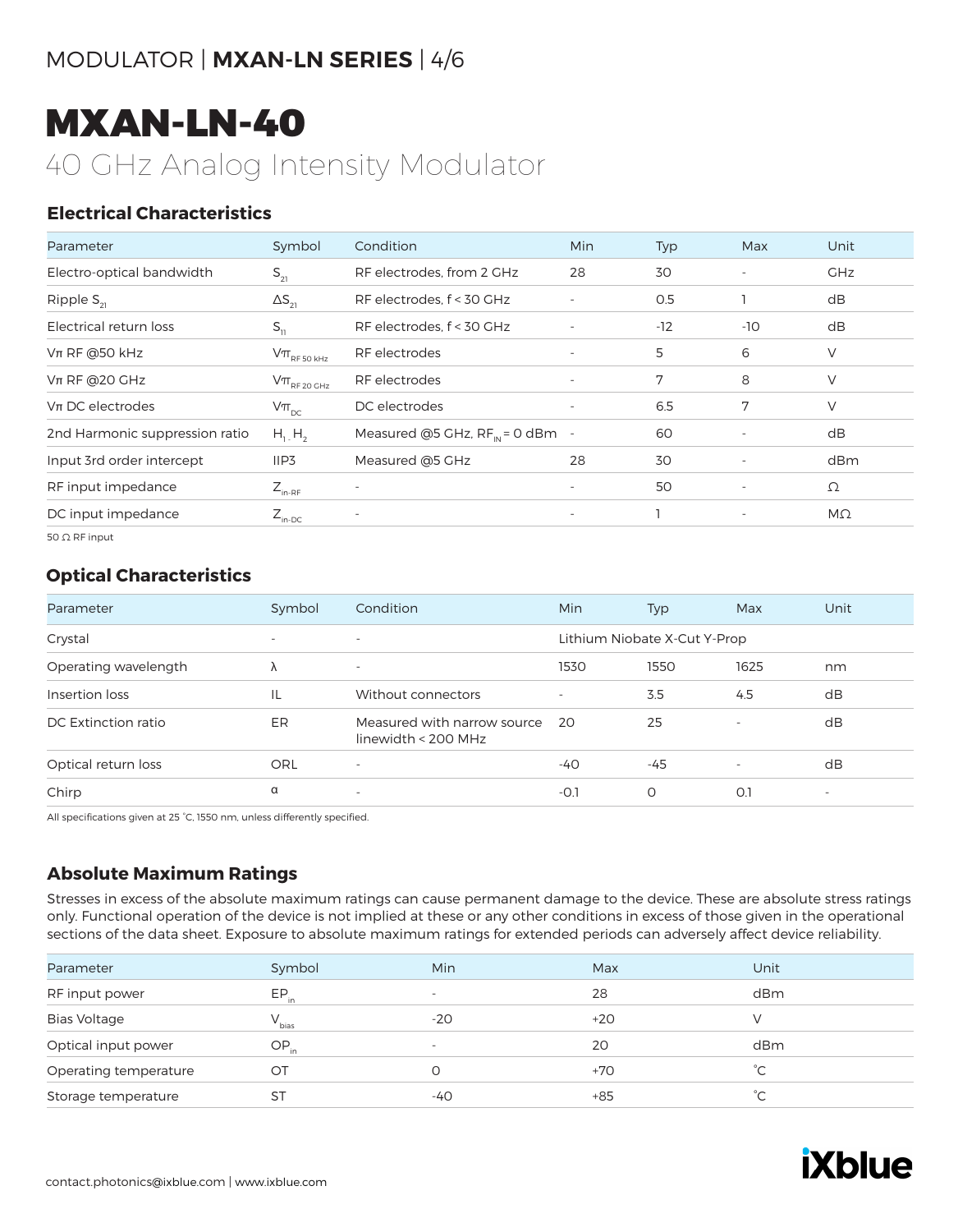### MXAN-LN-10, 20 & 40